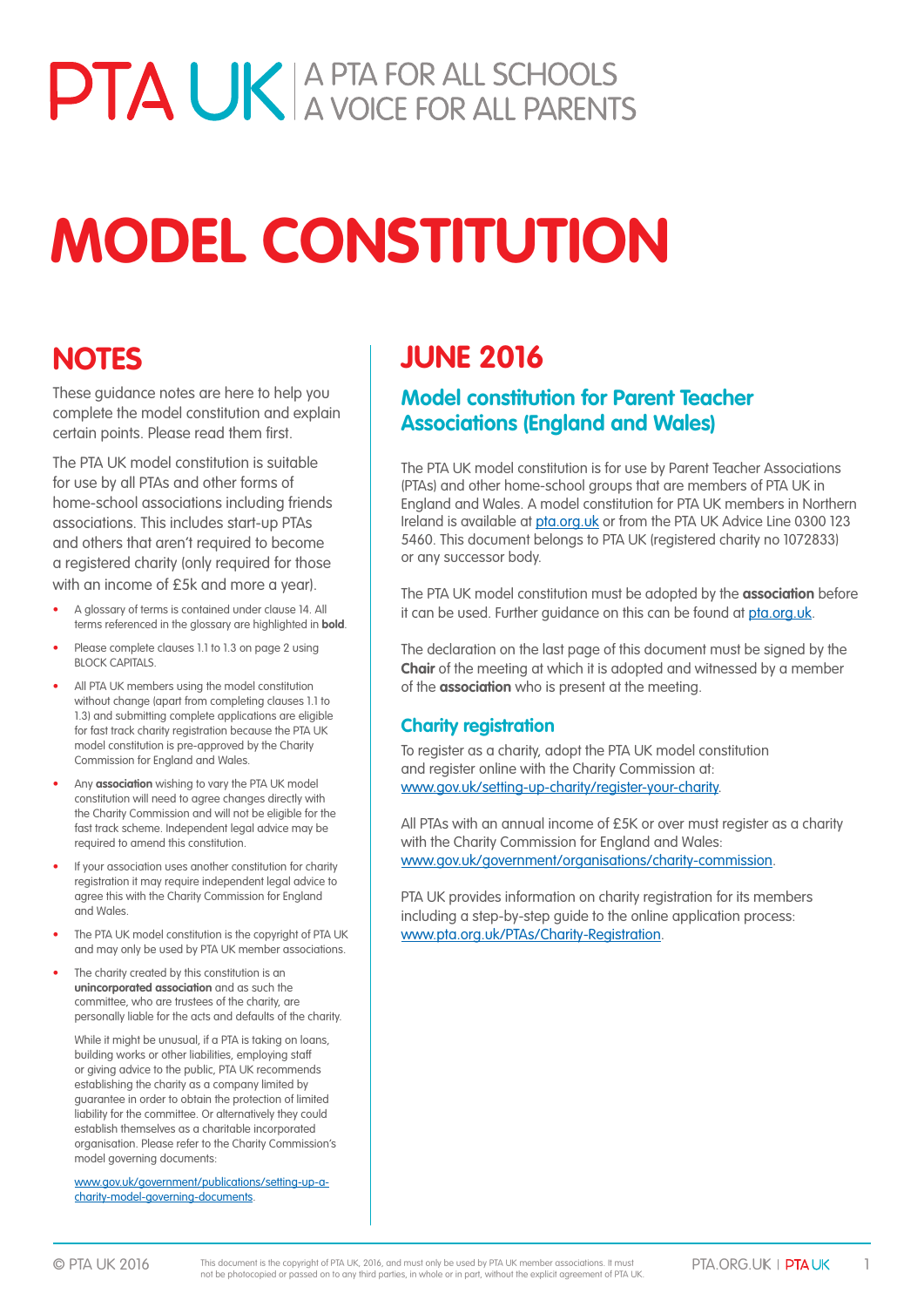#### **1. ASSOCIATION DETAILS**

#### **1.1 Type of association**

 The type of **association** depends on its **membership**. Please see the guidance under clause 4 for further information.

#### **1.2 Name**

We suggest X School PTA or The PTA of X School.

 If the suggested name of your **association** is too similar to another charity already listed on the Charity Commission Register of Charities and might cause confusion, the Charity Commission may ask for it to be changed. Check the Register of Charities before choosing a name, available at **[Charity Commissio](https://www.gov.uk/government/organisations/charity-commission)n.** 

#### **1.3 School**

 Please complete the full name and **address** of the school.

#### **1.4 The committee**

 While this constitution states the minimum number of **committee members/trustees** can be 2 (see clause 6.7.5) PTA UK would always recommend that best practice is to have 3 named **committee members/ trustees – Chair**, Treasurer and Secretary. This ensures that no one person (given a **Chair** has a casting vote) has overall control of decision making.

 If you set up your **association** with only 2 members we would strongly recommend you look to recruit at least one other member as a priority.

 It is normal for the size of the **committee** to vary. There is no restriction on the maximum number of **committee members/trustees**. But be careful that this does not become too large.

 Once the **committee** has been elected you can then calculate the maximum number of co-opted **members**; up to 50% of the total number of elected **committee members/trustees** (clause 6.5). For example, a committee with eight **committee members/trustees** would be able to co-opt four further **committee members/trustees** (6.5).

#### **2. CHARITABLE PURPOSE ('OBJECTS')**

 The **objects** (i.e., the main purposes) of the **association** must be exclusively charitable under English and Welsh law or it will not be a charity and registration will be refused by the Charity Commission. The **objects** included in this model constitution have been verified as exclusively charitable. However, your **association** should make sure that they reflect the true purposes of the **association**.

 The **objects** are deliberately designed to be broad and to give an **association** the flexibility to operate over a number of years.

#### **3. POWERS**

 The powers are the legal means to achieve the charitable purpose/**objects** (clause 2). These are designed to be flexible and give your **association** the scope to operate. Your **association** can use all of these powers but equally doesn't have to use any it considers not appropriate at any given time.

3.4 The **committee** should understand any legal restrictions on the fundraising activities the charity wants to undertake. Substantial **permanent trading** for the purpose of raising funds is not allowed. HM Revenue and Customs (HMRC) can advise on the limits for small scale trading. Where an **association** will be relying on trading to raise funds

# **1. ASSOCIATION DETAILS**

The following variables specific to the association shall be incorporated into the model constitution.

#### **1.1 Type of association: (please tick the appropriate box)**

|     | Friends of the School:                                                |             |
|-----|-----------------------------------------------------------------------|-------------|
|     | Home-School Association:                                              |             |
|     | <b>Parent Staff Association:</b>                                      |             |
|     | Parent Teacher Association:                                           | $\mathbf v$ |
|     | Parents Association:                                                  |             |
|     | Other:                                                                |             |
| 1.2 | <b>Association name in full:</b><br><b>Alston Moor Federation PTA</b> |             |
| 1.3 | <b>School name in full:</b><br><b>Alston Moor Federation</b>          |             |
|     |                                                                       |             |
|     | <b>School address:</b>                                                |             |
|     | Building name and / or number Samuel Kings School                     |             |
|     | Street Church Road                                                    |             |
|     | Town/city Alston                                                      |             |
|     | County Cumbria<br>Postcode CA9 3QU                                    |             |

**Country** United Kingdom

#### **1.4 The committee**

The minimum number of **committee members/trustees: 2**

# **2. CHARITABLE PURPOSE ('OBJECTS')**

 The **object** of the **association** (the **objects**) is to advance the education of pupils in the school in particular by:

- 2.1 Developing effective relationships between the staff, parents and others associated with the school
- 2.2 Engaging in activities or providing facilities or equipment which support the school and advance the education of the pupils.

## **3. POWERS**

 The **committee members/trustees** have the following powers, which may be exercised only in promoting the charity's purpose ('**objects**'):

- 3.1 To provide advice
- 3.2 To publish or distribute information
- 3.3 To co-operate with other bodies
- 3.4 To raise funds (but not by means of **permanent trading**)
- 3.5 To acquire or hire property of any kind
- 3.6 To make grants or loans of money and to give guarantees
- 3.7 To set aside funds for special purposes or as reserves against future expenditure
- 3.8 To deposit or invest funds in any lawful manner (but to invest only after obtaining advice from a financial expert and having regard to the suitability of investments and the need for diversification)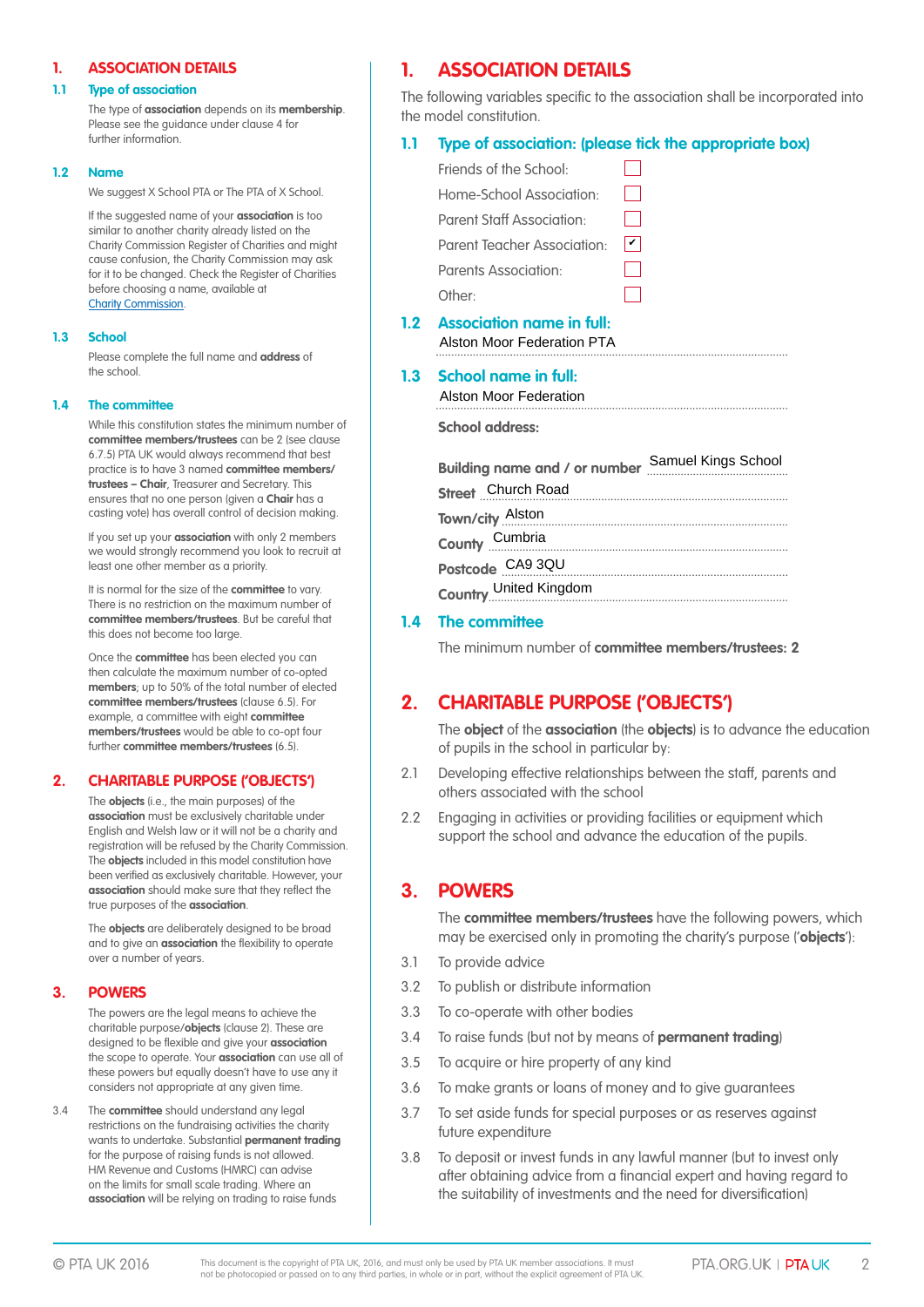it is recommended that a separate, non-charitable trading company should be used for the purpose and specialist legal or accountancy advice sought.

3.7 This clause enables the **committee** to allocate funds for particular purposes, or as reserves.

> It is good practice for an **association** to maintain reserves to cover planned expenditure and to meet the kind of expenditure which may be required at short notice. But reserves shouldn't be built up without an agreed **committee** decision, or be excessive in relation to the amount known or reasonably estimated to be required. Funds raised must be spent achieving the association's **objects** (purpose) in a timely way.

- 3.9 The **association** should ensure that it has adequate insurance in place for all of its activities. Full membership of PTA UK automatically provides public liability and personal accident insurance to cover association meetings, activities, and the **committee members/trustees**.
- 3.10 This clause covers employees, independent contractors and volunteers. Care should always be taken by a charity wishing to employ someone, even part-time but special care is required if it is proposed to employ a **committee member/trustee**. (See clause 9.2 and 9.3. Further guidance is also available from the Charity Commission.)
- 3.11 An example of being contracted to provide a service to or on behalf of other bodies is where a PTA runs an after-school club on behalf of the school.
- 3.14 When consulting parents on their views, **committee members/trustees** should do so at their discretion and make final decisions according to their own judgement.
- 3.16 This 'blanket provision' is intended to cover any other power not specifically mentioned. The association is still restricted to undertaking activities to achieve the **objects** (charitable purpose).

#### **4. MEMBERSHIP**

- 4.1 The membership will vary according to the type of association as set out in this clause.
- 4.2.3 It is unusual for a member of a charity to be removed from membership, but if this happens it must only be done for good reason, e.g., because the member's presence represents a danger to the school or its pupils.

 Under the rules of Natural Justice, the member concerned must be given an opportunity to state his or her case before a final decision is taken and any decision to remove a member must be justifiable.

 Like any other **committee** decision this will be made by a simple majority of the votes cast at the meeting (see clause 7.4). It is recommended that any such decision be recorded in the minutes of the **committee** meeting.

 If you remove a member who is also a **committee member/trustee**, they are automatically removed from the committee under clause 6.7.4. However, removal as a **committee member/trustee** does not automatically mean that the individual is also removed as a member. If you want to remove someone who is no longer a **committee member/ trustee** from membership of the charity as well, you will have to use the provision in 4.2.

#### **5. GENERAL MEETINGS**

 A **General Meeting** is a formal gathering of the members. These can either be **Annual or Extraordinary** (AGM or EGM).

- 3.9 To take out public liability and personal accident insurance to cover association meetings, activities, **committee members/trustees**, to insure the association's property against any foreseeable risk and take out other insurance policies to protect the association where required
- 3.10 To employ paid or unpaid agents, staff or advisers
- 3.11 To enter into contracts to provide services to or on behalf of other bodies
- 3.12 To pay the costs of forming the association
- 3.13 To obtain and pay for goods and services as are necessary for carrying out the work of the charity
- 3.14 To consult parents on their views
- 3.15 To open and operate bank and other accounts as the **committee members/trustees** consider necessary
- 3.16 To do anything else within the law that promotes the **objects** BUT the **committee** shall not undertake any activity in the school premises without the consent of the headteacher.

## **4. MEMBERSHIP**

Members of the **association** are:

- 4.1 In a Parents Association, the parents, guardians or carers of any pupil currently attending the school or in a Parent Teacher Association, Parent Staff or Home-School Association as detailed above plus teaching and non-teaching staff currently employed by the school or in any other **association**, for example a Friends group, those described above and any person over the age of 18 wishing to offer appropriate support or help to the school and who is accepted by the **committee** as a member.
- 4.2 **Membership** is terminated if:
	- 4.2.1 the **member** dies
	- 4.2.2 the **member** resigns by written notice to the **association**
	- 4.2.3 the **committee members/trustees** may for good reason, regardless of whether or not this is at the request of the governing body or the headteacher, exclude any person from membership or from attending an event whose presence at or support of the school is deemed a danger to the school or its pupils or staff or might bring the association into disrepute. Removal is not effective until the member concerned has been notified in writing of the proposal and his/her right to respond within 14 clear days, and the matter has been considered in light of any representations made.

# **5. GENERAL MEETINGS (ANNUAL AND EXTRAORDINARY)**

- 5.1 All **members** are entitled to attend any **General meeting** of the **association**.
- 5.2 All **General Meetings** are called by giving 21 clear days written notice of the meeting to the **members**. The notice should specify the date, time and location of the **General Meeting** as well as give an overview of the agenda.
- 5.3 There is a quorum at a **General Meeting** when the total number of **members** present (including **committee members/trustees**) is at least twice the number of **committee members/trustees** in office at the start of the meeting. The only exception would be at a **General Meeting**  where the association is being dissolved: please see clause 13.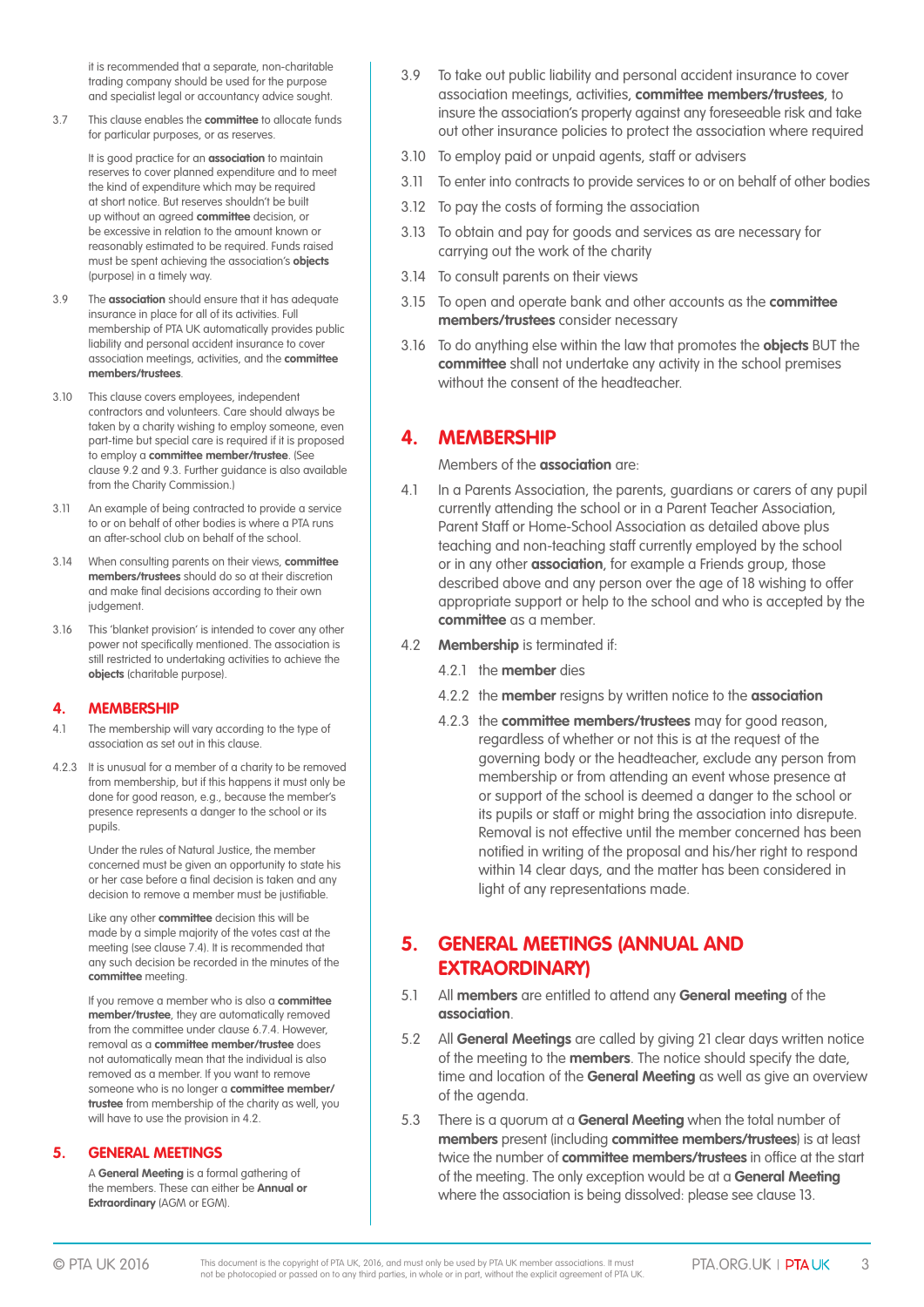- 5.2 How notice of a **General Meeting** should be given to members is dealt with in clause 11, and '**written**' is defined in clause 14.1. When giving notice each 'day' starts at midnight, and the day on which notice is given does not count.
- 5.3 A quorum is the minimum number of members of an **association** that must attend the meeting for it to be valid and for decisions to be legitimate.

 An **AGM** is quorate if the number of members present is at least twice the number of **committee members/trustees** in office at the start of the meeting. So if there are eight committee members on the PTA, there would need to be 16 people present at the meeting.

- 5.5 It should be noted that the required majority is not a majority of the members present at the meeting but of the votes cast.
- 5.6 The casting vote given to the person who is in charge of the meeting is intended to enable the meeting to proceed with its business. It is usual for the casting vote to be made in favour of allowing further debate on the matter on a future occasion.
- 5.7/5.8 An **AGM** is essential to the running of the association. **AGMs** give a regular opportunity for members to review the association's activities.
- 5.8.4 It is unlikely that a requirement exists for the **association's** accounts to be **independently examined** or audited. However, PTA UK does recommend this as best practice to ensure there is complete transparency on how funds are raised and spent. For further information on auditing arrangements required by the Charity Commission, please refer to Clause 10.
- 5.8.5 A Patron, President or Vice-President has no constitutional responsibilities meaning they cannot vote at committee meetings. However, they may be invited to address members or to represent the **association** on formal occasions or when seeking public support.
- 5.9 If an urgent or important matter (such as the amendment of the constitution) which must be decided at a **General Meeting** cannot conveniently be dealt with at an **AGM**, then an additional meeting needs to take place. This meeting is called an **Extraordinary General Meeting**.

#### **6. THE COMMITTEE**

 The **committee** is the charity's governing body. At start up and prior to the first **AGM**, when formal elections can be held, a steering group can be formed by the people that are listed in clause 4.1. An **AGM** and formal elections should be held as soon as possible after start up. If an **AGM** is held to adopt this constitution this would also provide an opportunity to hold elections.

 Those who start as **committee members/trustees** and any people who are subsequently appointed at an **AGM** must be members (under clause 4.1). Co-opted members, who are not appointed at the **AGM**, are not required to be members, but if they wish to be elected to the committee at the next **AGM**, they must be a member.

 Every **committee member/trustee**, however appointed, is legally a **charity trustee** and owes a duty towards the charity (in this case, the association) rather than to whoever has made the appointment.

 Under section 334 of the Charities Act 2011 or any substantial re-enactment a written memorandum should be executed whenever a **committee member/trustee** is elected or appointed. This can be done by recording the outcome in the minutes of the

- 5.4 The **Chair** or (if the Chair is unable or unwilling to do so) some other **committee member/trustee** elected by those present is in charge of a **General Meeting**.
- 5.5 Except where otherwise provided in this constitution (Dissolution: clause 13), every issue at a **General Meeting** is decided by a simple majority of the votes cast by the **members** present at the meeting.
- 5.6 Except for the **Chair** of the meeting, who has a second or casting vote where a vote is equally divided (tied), every member present is entitled to one vote on every issue.
- 5.7 The association must hold a **General Meeting** within 12 months of the date of the adoption of this constitution. Thereafter, an **AGM** must be held in each subsequent year and not more than 15 months may elapse between successive **Annual General Meetings**.

#### 5.8 At an **AGM** the **members**:

- 5.8.1 receive the accounts of the **association** for the previous financial year
- 5.8.2 receive the report of the **committee members/trustees** on the association's activities since the previous **AGM**
- 5.8.3 elect the **committee members/trustees**
- 5.8.4 appoint an **independent examiner** or auditor for the **association** if this is needed
- 5.8.5 may confer on any individual (with his or her consent) the honorary title of Patron, President or Vice-President of the **association**
- 5.8.6 discuss and determine any issues of policy or deal with any other business put before them
- 5.9 A **General Meeting** may also be called for special or extraordinary reasons (called an **Extraordinary General Meeting or EGM**). In addition to being called by committee members, these can be called by **members** of the **association**. This requires a request in writing to the **committee** from 10 or more members. As a result, the **committee** must call an **EGM** (give all members of the association notice of the **EGM**) within 21 days of the written requests being received from members. This **EGM** must happen within three months of the written requests being received. (This timeframe is designed to make allowances for school holidays.)

# **6. THE COMMITTEE**

- 6.1 All members of the committee are trustees of the charity and have control of the **association**, its property and funds. The committee members are referred to in this document as **committee members/trustees**.
- 6.2 **Committee members/trustees** shall be elected at the **AGM** and shall hold office until the next **AGM**.
- 6.3 All **committee members/trustees**, except those who are co-opted, must be members of the **association**.
- 6.4 **Committee members/trustees** shall have the power to co-opt **committee members/trustees** at any time, and co-opted **committee members/trustees** shall serve until the date of the next **AGM**.
- 6.5 The number of co-opted **committee members/trustees** must not be more than 50% of the total number of **committee members/trustees**.
- 6.6 Nominations for election to the committee may be made by any **member** of the **association** and seconded by another. Such nominations must have the consent of the nominee. Nominations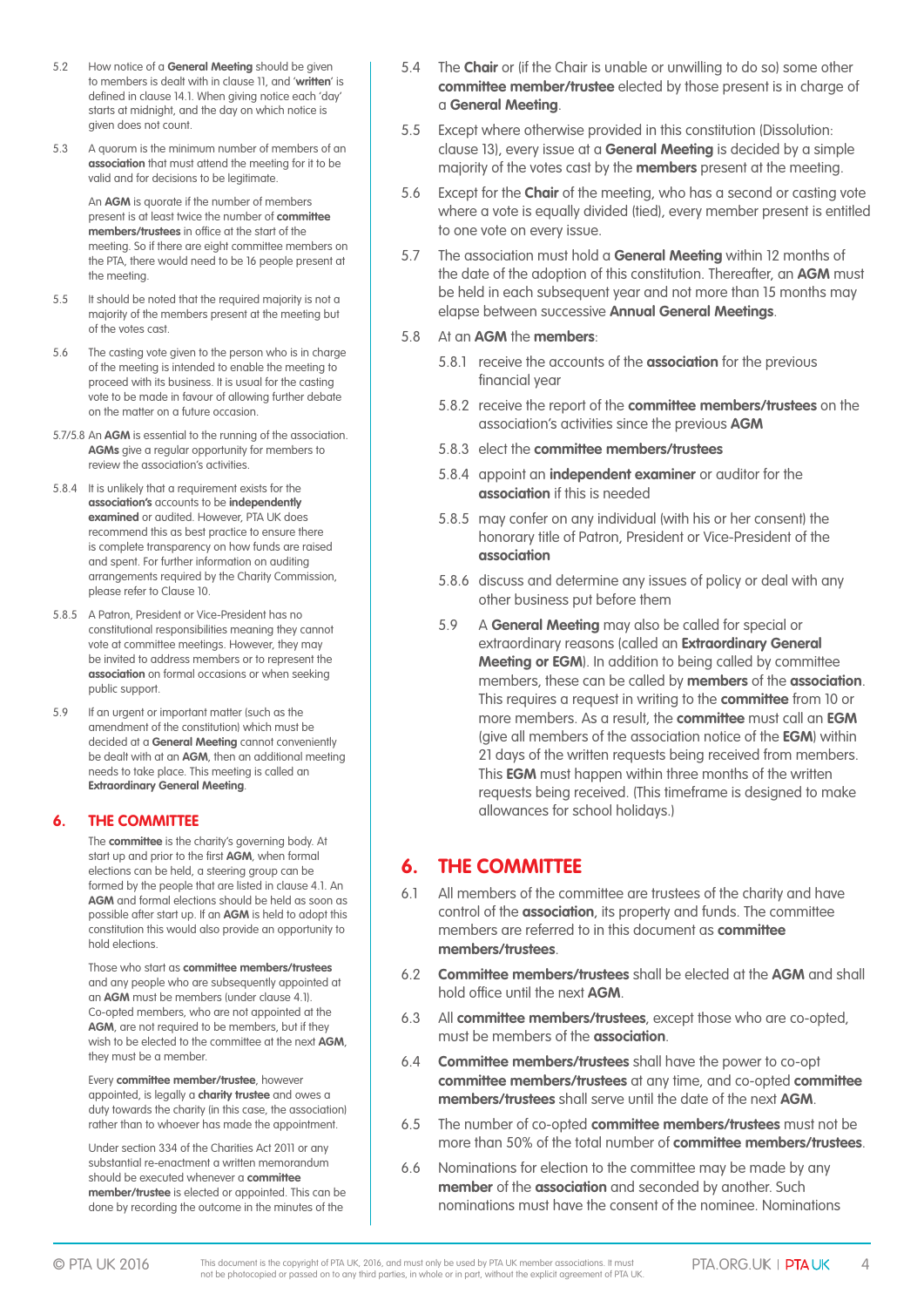**AGM** at which the election of **committee members/ trustees** takes place.

- 6.2 This provides for the **committee members/trustees** to be elected each year at the **AGM**.
- 6.3 It is usually helpful to allow the **committee** to co-opt a number of its members, for example to fill a vacancy that arises during the year or enlist members with particular skills. The total number of co-opted **committee members/trustees** must not be more than 50% of the total number of all other **committee members/trustees**. So, if your **committee** has eight **committee members/trustees**, it is possible to have up to four co-opted **committee members/trustees**.
- 6.7.1 The Charities Act 2011 or any substantial reenactment details various reasons why a **committee member/trustee** would be disqualified, including any conviction involving deception or dishonesty, unless legally spent; undischarged bankruptcy; removal from being a trustee for misconduct; disqualification from being a company director or being subject to orders under the Insolvency Act.
- 6.7.2 The **committee** may wish to make a rule under clause 8.2 to require a **committee member/trustee** who appears incapable to undergo a medical examination. It is anticipated that such a request would in most cases lead to a voluntary resignation.
- 6.7.5 **Committee members/trustees** should not be able to walk away from their responsibilities without leaving at least two remaining **committee members/ trustees** (see clause 1.4). Any **association** without at least two **committee members/trustees** in place will therefore be forced to dissolve (see clause 13).
- 6.7.6 This is a wise precaution. Keep in mind though, that if someone is removed as a **member** under clause 4.2, they are automatically removed as a **committee member/trustee** under clause 6.7.4.

 If someone is unsuitable to be a **committee member/trustee** but you are happy for them to remain as a member then remove them under this clause, and they can still continue to be a member. Co-opted **committee members/trustees** who are not members, can only be removed under this clause.

- 6.8 All **committee members/trustees** are entitled to recover from the **association** whatever funds they may have had to pay out as a consequence of running the **association**, e.g., paying for goods or services ordered by them and supplied to the charity.
- 6.10 Occasionally a mistake occurs in appointment procedures. If a mistake of this kind is discovered it does not retrospectively invalidate previous decisions but should be put right before further decisions are taken.

#### **7. COMMITTEE MEETINGS**

- 7.1 The **committee** can decide the number of times it needs to meet to carry out its work but the minimum number is three during an academic year.
- 7.2 The quorum here is the minimum number of **committee members/trustees** who must be present for the **committee** meeting to be valid. For example, for a **committee** with 10 **committee members/ trustees**, a quorum would be reached with five **committee members/trustees**. The provision that requires both members to be present when there are only two elected committee members is in place to protect the interests of the charity and prevent one person from making decisions on behalf of the **association**.

should be made in writing to the **Chair** at any time until the election process has been completed. If no nominations or an insufficient number are received before the **AGM**, any members present may nominate a person, with their consent, and that person may be appointed by a majority vote of those present.

- 6.7 A **committee member/trustee** (whether elected or co-opted) automatically ceases to be a **committee member/trustee** if he or she:
	- 6.7.1 is disqualified under section 178 of the Charities Act 2011 or any substantial re-enactment from acting as a **charity trustee**
	- 6.7.2 in the written opinion, given to the charity, of a registered medical practitioner treating that person, has become physically or mentally incapable of acting as a trustee and may remain so for more than three months
	- 6.7.3 is absent from three consecutive meetings of the **committee** without prior notification to the Secretary
	- 6.7.4 ceases to be a member of the **association**
	- 6.7.5 resigns by written notice to the **committee** but only if at least two **committee members/trustees** remain in office
	- 6.7.6 is removed by a resolution passed by a majority of other **committee members/trustees**. Removal is not effective until the **committee member/trustee** concerned has been notified in **writing** of the proposal and his/her right to respond within 14 clear days, and the matter has been considered in light of any representations made.
- 6.8 All **committee members/trustees** shall be entitled to reimbursement of reasonable out-of-pocket expenses (including hotel and travel costs) actually incurred in the administration of the **association**.
- 6.9 A retiring **committee member/trustee** is entitled to an indemnity from the continuing **committee members/trustees** at the expense of the **association** in respect of any liabilities properly incurred while he or she held office.
- 6.10 A technical defect in the appointment of a **committee member/ trustee** of which the **committee** is unaware at the time does not invalidate decisions taken at a meeting.

# **7. COMMITTEE MEETINGS**

- 7.1 The **committee** must hold at least three meetings every academic year.
- 7.2 A quorum at a **committee** meeting is 50 per cent, rounded up to the nearest whole number, of the total number of **committee** members. This applies where there are three or more **committee** members in post. Where there are only two, 100% attendance is required to be quorate to prevent a single individual having the power to make decisions on behalf of the **association**.
- 7.3 The **Chair** or, if the **Chair** is unable or unwilling to do so, some other **committee member/trustee** chosen by the members present is in charge at each **committee** meeting.
- 7.4 Every decision may be made by a simple majority of the votes cast at a **committee** meeting. A resolution which is in **writing** (including by email) and signed by all **committee members/trustees** is equally valid. The resolution may be contained in more than one document and will be treated as passed on the date of the last signature.
- 7.5 Except for the **Chair** of the meeting, who has a second or casting vote, every **committee member/trustee** has one vote on each issue.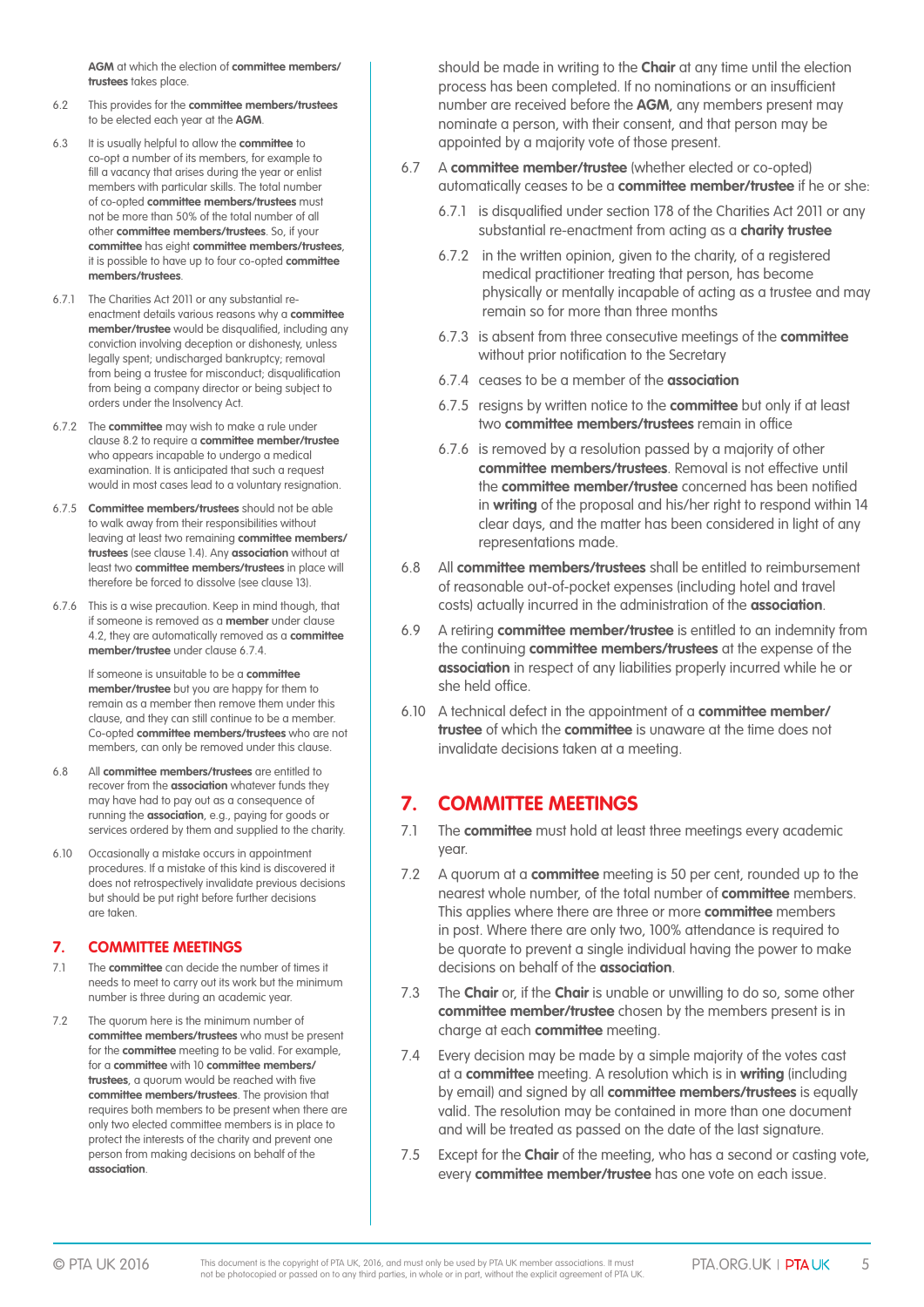- 7.4 It may be necessary for the **association** to make a decision outside of the **committee** meetings. This can be done by written resolution but has to be signed by all **committee members/trustees**. This needs to be passed **unanimously** because decisions taken by written resolution do not allow an opportunity to debate an issue as would happen at a meeting.
- 7.5 The casting vote is given to the person who is in charge of the meeting and is intended to enable the meeting to proceed with its business. It is usual for the casting vote to be given in favour of allowing further debate on the matter on a future occasion.

#### **8. POWERS OF COMMITTEE**

- 8.1 The **committee** is legally responsible for the actions of any sub-committee and it is sensible for each sub-committee to include at least one **committee member/trustee**. The **committee** should define the responsibilities of each sub-committee with care. It is essential in all cases for sub-committees to report back to the main committee. While the power to delegate is not limited to any particular function, it is usually appropriate for the final decision on major matters of policy or resources to be taken by the main **committee**.
- 8.2 The **committee** is allowed to make rules to govern different aspects of the running of the association that are not already governed by this document.

#### **9. PROPERTY & FUNDS**

- 9.1 Any property of the **association** is held in trust to achieve the **Objects** and does not belong to the members.
- 9.2 The Charities Act 2011 or any substantial reenactment allows trustees to receive personal benefit from the charity. However, it is recommended that this be carefully managed. This clause sets out the precautionary measures that are required.
- 9.3 The **committee member/trustee** should not take part in making any decision from which they might personally benefit.

#### **10. RECORDS & ACCOUNTS**

10.1 The keeping of adequate records is essential if the **association** is to be properly run. The need for a charity to have its accounts either **independently examined** or professionally audited is a requirement of charity law and is determined by the level of annual income. To check the current threshold for his, refer to the Charity Commission's website: [https://](https://www.gov.uk/send) [www.gov.uk/send-](https://www.gov.uk/send)charity-annual-return.

> The independent examination does not have to be conducted by an auditor and can be done by a person the **committee** reasonably believes to have the required ability and practical experience, e.g., a school bursar or teacher. The person chosen must not be involved with the **committee** nor be a member of their family.

# **8. POWERS OF COMMITTEE**

The following powers are available to the **committee** to help run the **association**:

- 8.1 to delegate any functions of the committee to sub-committees. These must consist of two or more persons appointed by the **committee** but at least one member of every sub-committee must be a **committee member/trustee**. All sub-committee proceedings must be promptly reported to the main committee
- 8.2 to make rules consistent with this constitution about the **committee** and sub-committees, to govern proceedings at **General Meetings** and generally about the running of the **association** including the operation of bank accounts and the management of funds.

# **9. PROPERTY & FUNDS**

- 9.1 The property and funds of the **association** must only be used to fulfil the **objects** (see clause 2).
- 9.2 **Committee members/trustees** can enter into contracts with the **association** for the provision of goods and services to the **association** (but not contracts of employment with the **association** except with the prior written consent of the Charity Commission) provided that:
	- 9.2.1 the maximum amount is set out in **writing** and is reasonable for the services provided
	- 9.2.2 the **committee members/trustees** are satisfied that the agreement is in the interests of the charity before entering into it
	- 9.2.3 the total number of **committee members/trustees** entitled to such remuneration is in the minority from time to time.
- 9.3 Whenever a **committee member/trustee** has a personal interest in a matter to be discussed at a meeting, the **committee member/trustee** must:
	- 9.3.1 declare an interest before discussion begins on the matter
	- 9.3.2 withdraw from that part of the meeting unless expressly invited to remain in order to provide information
	- 9.3.3 not be counted in the quorum for that part of the meeting
	- 9.3.4 withdraw during the vote and have no vote on the matter.

# **10. RECORDS & ACCOUNTS**

- 10.1 The **committee** must comply with the requirements of The Charities Act 2011 or any substantial re-enactment as to the keeping of financial records, the audit or independent examination of accounts and the preparation and transmission to the Charity Commission of:
	- 10.1.1 annual reports
	- 10.1.2 annual returns
	- 10.1.3 annual statements of account.
- 10.2 The committee must keep proper records of:
	- 10.2.1 all proceedings at **General Meetings**
	- 10.2.2 all proceedings at committee meetings
	- 10.2.3 all reports of sub-committees.
- 10.3 Annual reports and statements of account relating to the association must be made available for inspection by any member of the **association**.
- 10.4 The **committee** must notify the Charity Commission promptly of any changes to the association's entry on the Register of Charities.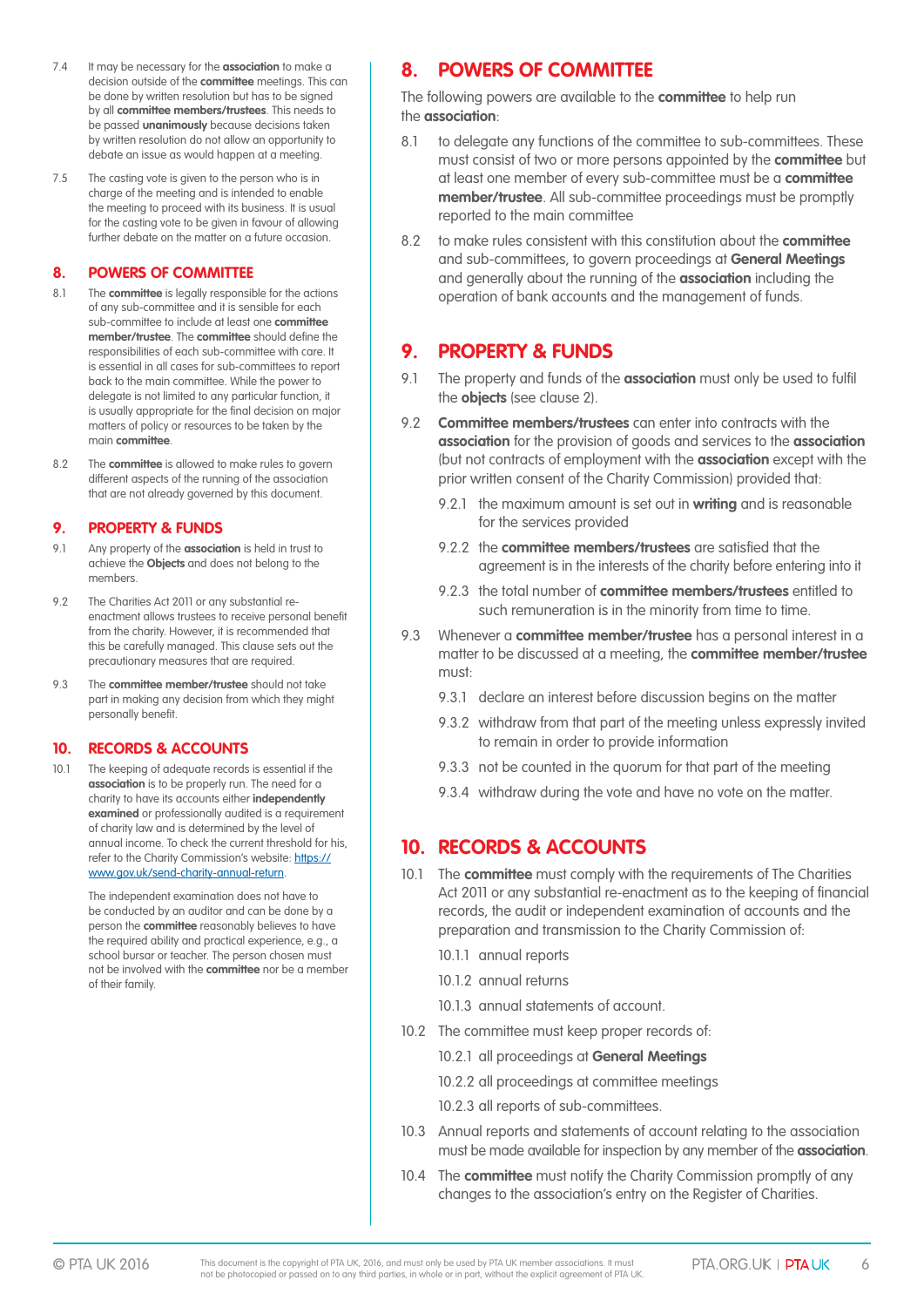#### **11. NOTICES**

Reference is made to 'notice' in various places in the constitution (see clauses 4, 5.2, 6.7.5 and 12.1). This clause makes clear how members should be notified. What is meant by '**written**' is defined in Clause 14.

#### **12. AMENDMENTS**

Amendments to the PTA UK model constitution may be required as your **association** develops.

- 12.1 The **members** must be given advance notice of proposed amendments to the constitution. When giving notice each 'day' starts at midnight, and the day on which notice is given does not count.
- 12.2 It is vital that the constitution is not amended in a way that makes it impossible for the **association** to continue to operate. Under this clause, certain amendments are not valid, i.e., if adopted they will not count as amendments and will not be registered by the Charity Commission. The two cases are:
	- where there is a fundamental change in the **objects**, i.e., where the new purposes are of a kind which a previous supporter could not reasonably be expected to have foreseen when contributing to the **association's** funds
	- where the change in the constitution would cause the charity to become a non-charitable body. Both issues need to be considered for all proposed amendments. It will normally be appropriate to seek legal advice or consult the Charity Commission before the proposed amendments are drawn up.
- 12.3 The Charity Commission should be notified promptly of all amendments that are made. Any amendment made to the PTA UK model constitution prior to charity registration needs to be agreed directly with the Charity Commission and therefore would disqualify the application for registration through the PTA UK fast track registration scheme.

#### **13. DISSOLUTION**

It is not unusual for **unincorporated charitable associations** to reach the end of their useful life and decide to dissolve.

- 13.2 This clause allows for any remaining assets to be passed to the school or, if the school is or will soon be closed, to another school.
- 13.4 The **committee** will not be relieved of their responsibilities until they have completed this task and have sent a final report and statement of accounts to the Charity Commission and take the necessary steps to remove the **association** from the register of charities via the Charity Commission's website: www.gov.uk/remove-charityregister#before-you-start.

# **11. NOTICES**

- 11.1 Notice of any **General Meeting** of the **association** may be sent by hand, by post, by suitable electronic communication (email) or in any newsletter distributed by the **association** to its **members**. Notification by hand may include distribution to parents, guardians and carers via their children with or without other communications from the school.
- 11.2 The address at which a member is entitled to receive notices (if sent by post) is the last known address of the **member**.
- 11.3 A technical defect in the giving of notice which the members or **committee members/trustees** are unaware of at the time does not invalidate decisions taken at a **General Meeting**.

# **12. AMENDMENTS**

This Constitution may be amended at a **General Meeting** of the **association** by a two-thirds majority of the votes cast but:

- 12.1 The **members** must be given 21 clear days' notice of the proposed amendments
- 12.2 No amendment is valid if it would make a fundamental change to the charitable purpose (**objects**)/clause 2 or destroy the charitable status of the **association** and no amendment may be made to clause 9 without the prior written consent of the Charity Commission
- 12.3 A copy of any resolution amending the constitution must be sent to the Charity Commission within 21 days of it being passed.

## **13. DISSOLUTION**

- 13.1 The association may be dissolved by a resolution presented at an **EGM** or an **AGM** where this is included in the notice of the meeting. The resolution must have the agreement of two-thirds of those voting and must give instructions for the disposal of any assets remaining after paying the outstanding debts and liabilities of the association.
- 13.2 The net assets shall not be distributed among the members of the **association** but will be given to the school for the benefit of the pupils of the school. In the event of the school closing any remaining funds could be distributed to a neighbouring school or schools as selected by the **committee**.
- 13.3 If it is not possible to dispose of assets as described in clause 13.2 then the assets can be given to another charitable cause provided that the cause is within the objects of the association.
- 13.4 The **committee members/trustees** must notify the Charity Commission promptly that the **association** has been dissolved. The **committee members/trustees** must comply with any request from the commission including providing the **association's** final accounts.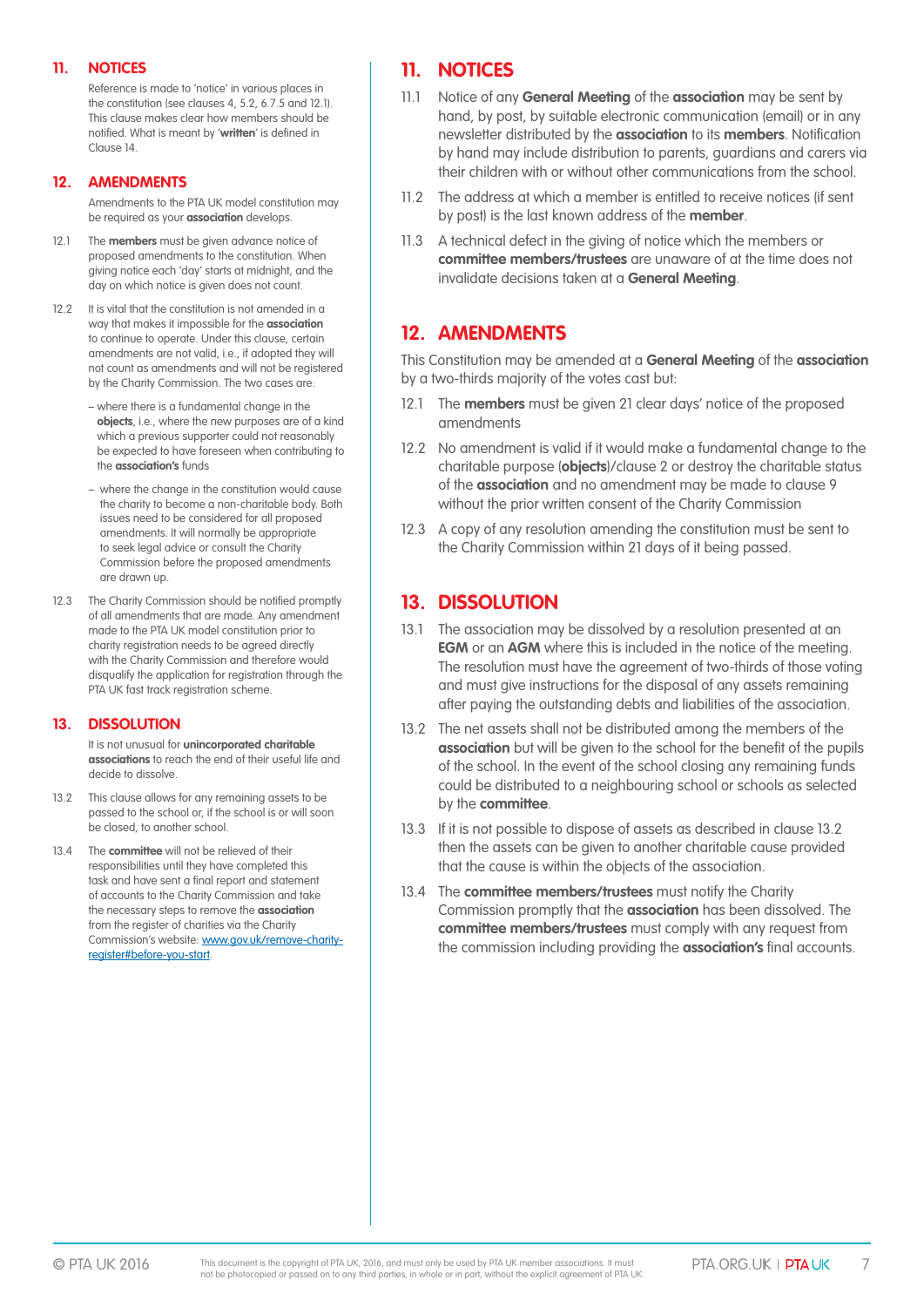#### **ADOPTED AT A MEETING HELD**

....................................................................................................

....................................................................................................

....................................................................................................

....................................................................................................

....................................................................................................

AT (Place)

#### Samuel Kings School

ON (Date)

25th May 2017

NAME

Anna Clapp

OCCLIPATION

Youth Worker

**SIGNATURE** 

(Name and signature of Chair of meeting)

WITNESS NAME

Elizabeth Sharp

ADDRESS

#### .................................................................................................... 13 Force Cottages, Station Road, Alston, Cumb

....................................................................................................

....................................................................................................

....................................................................................................

OCCLIPATION

#### Youth Worker

**SIGNATURE** 

(Name, address, occupation and signature of witness)

## **14. GLOSSARY OF TERMS**

- 14.1 In this constitution:
- **address:** means a postal address or, for the purposes of electronic communication, i.e., an email address, a fax number or a text message number in each case registered with the charity
- **AGM:** means an Annual General Meeting of the members of the association
- **the association:** means the charity comprised in this constitution
- **the Chair:** means the Chair of the association elected at the AGM
- **Charity trustees:** has the meaning prescribed by section 177 of the Charities Act 2011 or any substantial re-enactment. Every committee member/trustee is legally a charity trustee
- **clear day:** means 24 hours from midnight following the triggering event
- **the Commission:** means the Charity Commission for England and Wales: www.gov.uk/government/organisations/charity-commission
- **the committee:** is the governing body of the association and includes all elected and co-opted committee members/trustees
- **committee member/trustee:** means a member of the committee elected at the AGM by the membership
- **co-opted committee member/trustee:** means a member of the committee appointed by the committee members/trustees in accordance with clause 6
- **EGM:** means an Extraordinary General Meeting of the members of the association and which is not an AGM
- **fundamental change:** means a change that would not have been within the reasonable contemplation of a person making a donation to the association
- **General Meetings:** means any AGM or EGM (see above)
- **governing body:** means the governing body of the school
- **headteacher:** means the headteacher, executive head or Principal of the school
- **independent examiner:** has the meaning prescribed by section 145(a) of the Charities Act 2011 or any substantial re-enactment
- **member and membership:** refer to members of the association as set out in clause 4
- **months:** means calendar months
- **the objects:** means the charitable objects of the association set out in clause 2
- **permanent trading:** means carrying on a trade or business on a continuing basis for the principal purpose of raising funds and not for the purpose of actually carrying out the objects
- written or in writing: refers to a legible document on paper including an electronic communication (email) or a fax message where the member or co-opted committee member/trustee has agreed to receipt of notices by electronic means
- **unincorporated association:** an 'unincorporated association' is an organisation set up through an agreement between a group of people who come together for a reason other than to make a profit, e.g., a voluntary group or a sports club. Individual members are personally responsible for any debts and contractual obligations
- **year:** means calendar year unless otherwise specified.
- 14.2 References to an Act of Parliament are references to the Act as amended or re-enacted from time to time and to any subordinate legislation made under it.